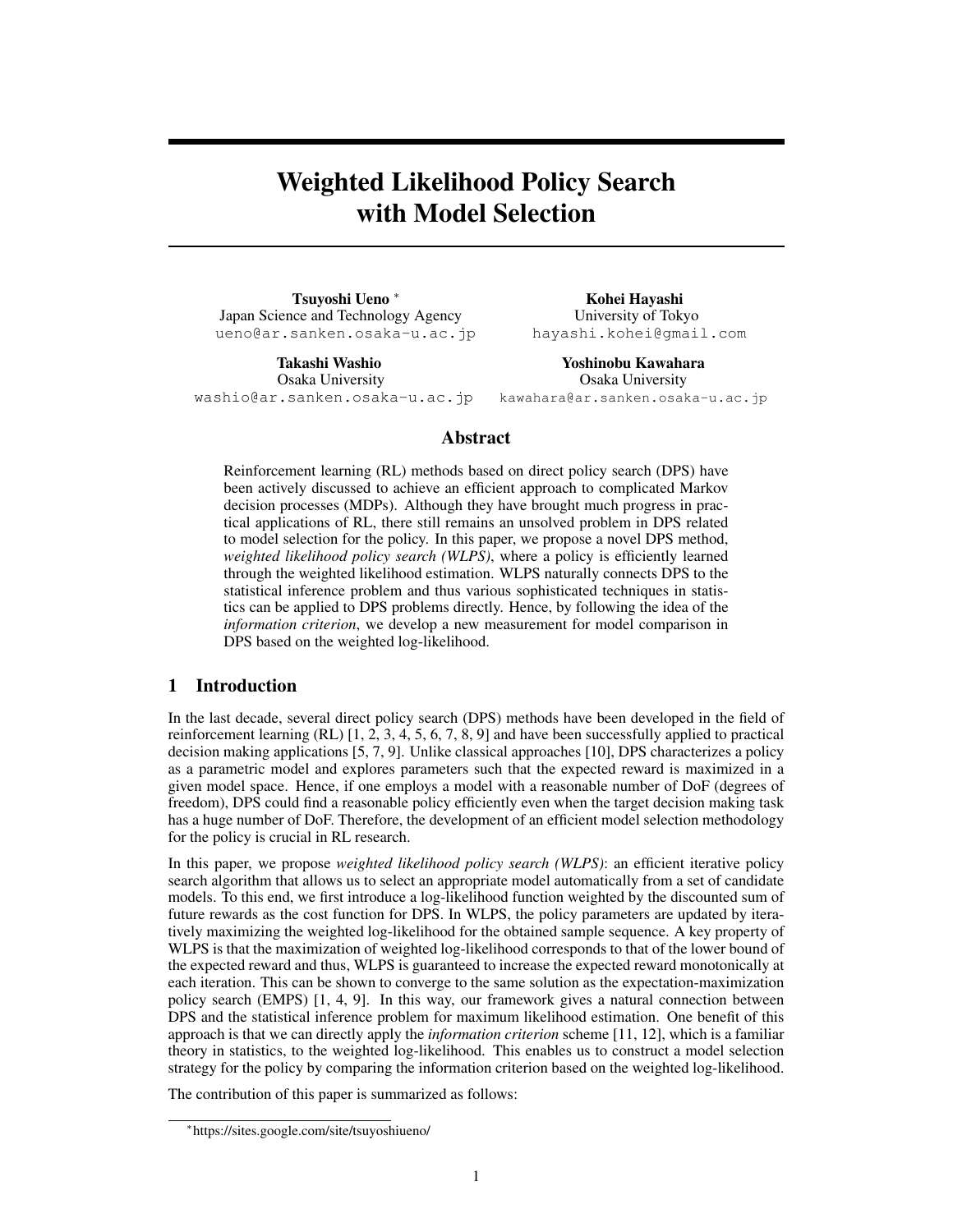- 1. We prove that each update to the policy parameters resulting from the maximization of the weighted log-likelihood has consistency and asymptotic normality, which have been not elucidated yet in DPS, and converges to the same solution as EMPS.
- 2. We introduce prior distribution on the policy parameter, and analyze the asymptotic behavior of the *marginal weighted likelihood* given by marginalizing out the policy parameter. We then propose a measure of the goodness of the policy model based on the posterior probability of the model in a similar way as *Bayesian information criterion* [12].

The rest of the paper is organized as follows. We first give a formulation of the DPS problem in RL, and a short overview of EMPS (Section 2). Next, we present our new DPS framework, WLPS, and investigate the theoretical aspects thereof (Section 3). In addition, we construct the model selection strategy for the policy (Section 4). Finally, we present a statistical interpretation of WLPS and discuss future directions of study in this regard (Section 5).

Related Works Several approaches have been proposed for the model selection problem in the estimation of a state-action value function [13, 14]. [14] derived the PAC-Bayesian bounds for estimating state-action value functions. [13] developed a complexity regularization based model selection algorithm from the viewpoint of the minimization of the Bellman error, and investigated its theoretical aspects. Although these studies allow us to select a good model for a state-value function with theoretical supports, they cannot be applied to model selection for DPS directly. [15] developed a model selection strategy for DPS by reusing the past observed sample sequences through the importance weighted cross-validation (IWCV). However, IWCV requires heavy computational costs and includes computational instability when estimating the importance sampling weights.

Recently, there are a number of studies that reformulate stochastic optimal control and RL as a minimization problem of Kullback-Leiblar (KL) divergence [16, 17, 18]. Our approach is closely related to these works; in fact, WLPS can also be interpreted as the minimization problem of the reverse form of KL divergence compared with that used in [16, 17, 18].

# 2 Preliminary: EMPS

We consider discrete-time infinite horizon Markov Decision Processes (MDPs), defined as the quadruple  $(\mathcal{X}, \mathcal{U}, p, r)$ :  $\mathcal{X} \subseteq \mathbb{R}^{d_x}$  is a state space;  $\mathcal{U} \subseteq \mathbb{R}^{d_u}$  is an action space;  $p(x'|x, u)$  is a stationary transition distribution to the next state  $x'$  when taking action *u* at state *x*; and  $r : \mathcal{X} \times \mathcal{U} \mapsto \mathbb{R}^+$ is a positive reward received with the state transition. Let  $\pi_{\theta}(u|x) := p(u|x, \theta)$  be the stochastic parametrized policy followed by the agent, where an *m*-dimensional vector  $\theta \in \Theta$ ,  $\Theta \subseteq \mathbb{R}^m$  means an adjustable parameter. Given initial state  $x_1$  and parameter vector  $\theta$ , the joint distribution of the sample sequence,  $\{x_{2:n}, u_{1:n}\}$ , of the MDP is described as

$$
p_{\theta}(x_{2:n}, u_{1:n}|x_1) = \pi_{\theta}(u_1|x_1) \prod_{i=2}^{n} p(x_i|x_{i-1}, u_{i-1}) \pi_{\theta}(u_i|x_i).
$$
 (1)

We further impose the following assumptions on MDPs.

**Assumption 1.** *For any*  $\theta \in \Theta$ , the MDP given by Eq. (1), is aperiodic and Harris recurrent. Hence, *MDP* (1) is ergodic and has a unique invariant stationary distribution  $\mu_{\theta}(x)$ , for any  $\theta \in \Theta$  [19]. Assumption 2. *For any*  $x \in \mathcal{X}$  *and*  $u \in \mathcal{U}$ *, reward*  $r(x, u)$  *is uniformly bounded.* 

**Assumption 3.** *Policy*  $\pi_{\theta}(u|x)$  *is thrice continuously differentiable with respect to parameter*  $\theta$ *.* The general goal of DPS is to find an optimal policy parameter  $\theta^* \in \Theta$  that maximizes the expected reward defined by

$$
\eta(\theta) := \lim_{n \to \infty} \iint p_{\theta}(x_{2:n}, u_{1:n}|x_1) \{R_n\} dx_{2:n} du_{1:n}, \tag{2}
$$

where  $R_n := R_n(x_{1:n}, u_{1:n}) = (1/n) \sum_{i=1}^n r(x_i, u_i)$ . In general, the direct maximization of objective function (2) forces us to solve a non-convex optimization problem with a high non-linearity. Thus, instead of maximizing Eq. (2), many of the DPS methods maximize the lower bound on Eq. (2), which may be much more tractable than the original objective function.

Lemma 1 shows that there is a tight lower bound on objective function (2). **Lemma 1.** [1, 4, 9] The following inequality holds for any distribution  $q(x_{2:n}, u_{1:n}|x_1)$ :

$$
\ln \eta_n(\theta) \ge \mathcal{F}_n(q, \theta) := \iint q(x_{2:n}, u_{1:n}|x_1) \left\{ \ln \frac{p_\theta(x_{2:n}, u_{1:n}|x_1) R_n}{q(x_{2:n}, u_{1:n}|x_1)} \right\} dx_{2:n} du_{1:n}, \forall n \quad (3)
$$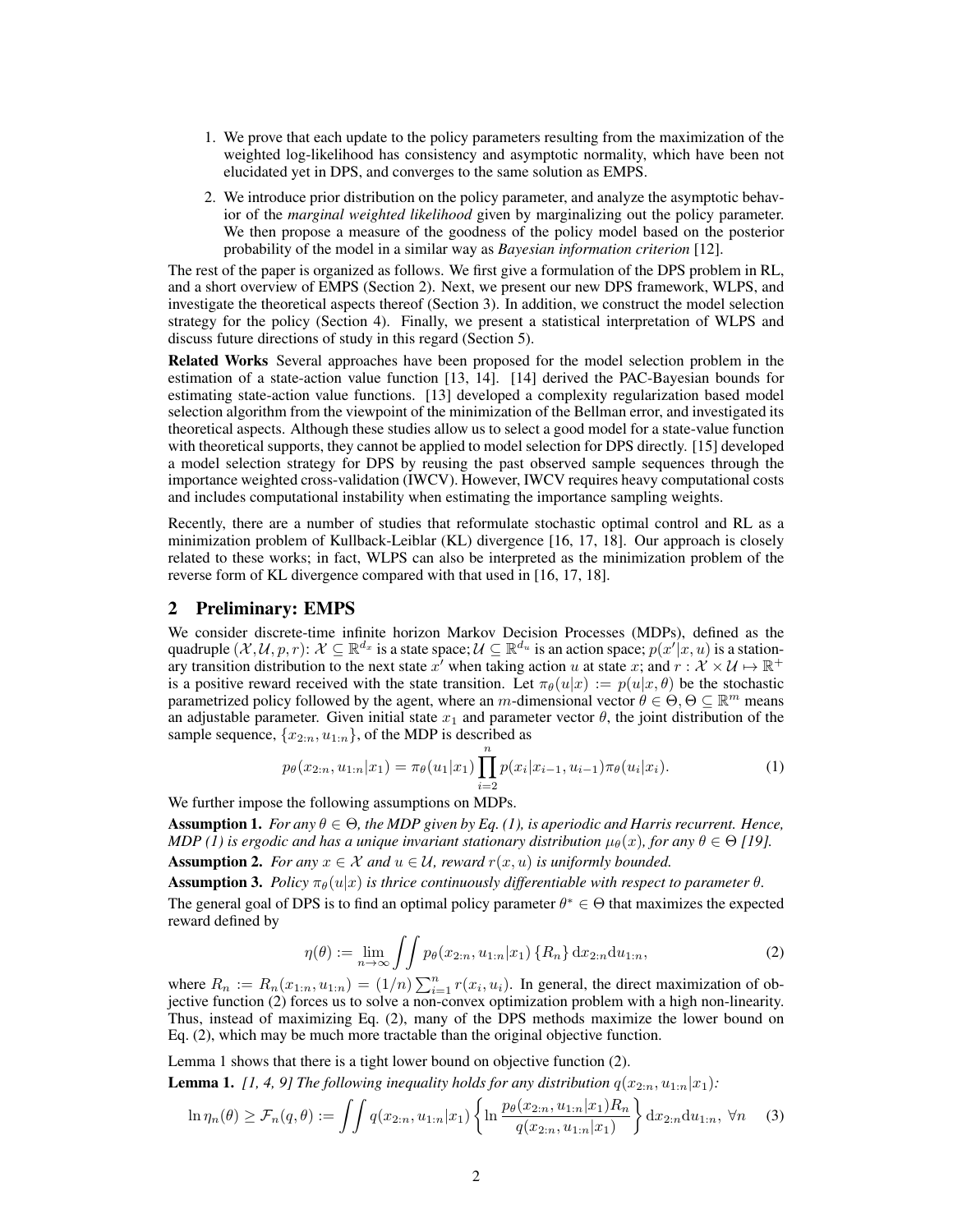where  $\eta_n(\theta) = \iint p(x_{2:n}, u_{1:n}|x_1) \{R_n\} dx_{2:n} du_{1:n}$ . The equality holds if  $q(x_{2:n}, u_{1:n}|x_1)$  is a maximizer of  $\mathcal{F}_n(q,\theta)$  for some  $\theta$ , i.e.,  $q^*(x_{2:n},u_{1:n}|x_1) = \mathrm{argmax}_q \mathcal{F}_n(q,\theta)$ , which is satisfied  $when q^*(x_{2:n}, u_{1:n}|x_1) \propto p_\theta(x_{2:n}, u_{1:n}|x_1) \{R_n\}.$ 

The proof is given in Section 1 in the supporting material. Lemma 1 leads to an effective iterative algorithm, the so-called EMPS, which breaks down the potentially difficult maximization problem for the expected reward into two stages: 1) evaluation of the path distribution  $q_{\theta}^*(x_{2:n}, u_{1:n}|x_1) \propto$  $p_{\theta}(x_{2:n}, u_{1:n}|x_1)\{R_n\}$  at the current policy parameter  $\theta'$ , and 2) maximization of  $\mathcal{F}_n(q_{\theta'}^*, \theta)$  with respect to parameter *θ*. This EMPS cycle is guaranteed to increase the value of the expected reward unless the parameters already correspond to a local maximum [1, 4, 9].

Taking the partial derivative of the policy with respect to parameter  $\theta$ , a new parameter vector  $\tilde{\theta}$  that maximizes  $\mathcal{F}_n(q_{\theta}^*, \theta)$  is found by solving the following equation:

$$
\iint p_{\theta'}(x_{2:n}, u_{1:n}|x_1) \left(\sum_{i=1}^n \psi_{\tilde{\theta}}(x_i, u_i)\right) R_n \mathrm{d}x_{2:n} \mathrm{d}u_{1:n} = 0,\tag{4}
$$

where  $\psi : \mathcal{X} \times \mathcal{U} \times \Theta$  denotes a partial derivative of the logarithm of the policy with respect to parameter  $\theta$ , *i.e.*,  $\psi_{\theta}(x, u) := (\partial)/(\partial \theta) \ln \pi_{\theta}(u|x)$ .

Note that if the state transition distribution  $p(x'|x, u)$  is known, we can easily derive parameter  $\bar{\theta}$  analytically or numerically. However,  $p(x'|x,u)$  is generally unknown, and it is a non-trivial problem to identify this distribution in large-scale applications. Thus, it is desirable to find parameter  $\theta$  in model-free ways, *i.e.*, parameter is estimated from the sample sequences alone, instead of using  $p(x'|x, u)$ . Although many variants of model-free EMPS algorithms [4, 6, 9, 15] have hitherto been developed, their fundamental theoretical properties such as consistency and asymptotic normality at each iteration have not yet been elucidated. Moreover, it is not even obvious whether they have such desirable statistical properties.

# 3 Proposed framework: WLPS

In this section, we newly introduce a weighted likelihood as the objective function for DPS (Definition 1), and derive the WLPS algorithm, executed by iterating two steps: evaluation and maximization of the weighted log-likelihood function (Algorithm 1). Then, in Section 3.2, we show that WLPS is guaranteed to increase the expected reward at each iteration, and to converge to the same solution as EMPS (Theorem 1).

#### 3.1 Overview of WLPS

In this study, we consider the following weighted likelihood function.

**Definition 1.** Suppose that given initial state  $x_1$ , a random sequence  $\{x_{2:n}, u_{1:n}\}$  is gener*ated from model p<sup>θ</sup> ′* (*x*2:*n, u*1:*n|x*1) *of the MDP. Then, we define a weighted likelihood function*  $\hat{p}_{\theta',\theta}(x_{2:n},u_{1:n}|x_1)$  and a weighted log-likelihood function  $L_n^{\theta'}(\theta)$ , respectively, as

$$
\hat{p}_{\theta',\theta}(x_{2:n}, u_{1:n}|x_1) := \pi_{\theta}(u_1|x_1)^{Q_1^{\beta}} \prod_{i=2}^n \pi_{\theta}(u_i|x_i)^{Q_i^{\beta}} p(x_i|x_{i-1}, u_{i-1}) \tag{5}
$$

$$
L_n^{\theta'}(\theta) := \ln \hat{p}_{\theta',\theta}(x_{2:n}, u_{1:n}|x_1) := \sum_{i=1}^n Q_i^{\beta} \ln \pi_{\theta}(u_i|x_i) + \sum_{i=2}^n \ln p(x_i|x_{i-1}, u_{i-1}),
$$
 (6)

where  $Q_i^{\beta}$  is the discounted sum of the future rewards given by  $Q_i^{\beta}:=\sum_{j=i}^n\beta^{j-i}r(x_j,u_j)$ , and  $\beta$ *is a discounted factor such that*  $\beta \in [0, 1)$ *.* 

Now, let us consider the maximization of weighted log-likelihood function (6). Taking the partial derivative of weighted log-likelihood (6) with respect to parameter *θ*, we can obtain the maximum weighted log-likelihood estimator  $\hat{\theta}_n := \hat{\theta}(x_{1:n}, u_{1:n})$  as a solution of the following estimation equation:

$$
G_n^{\theta'}(\hat{\theta}_n) := \sum_{i=1}^n \psi_{\hat{\theta}_n}(x_i, u_i) Q_i^{\beta} = \sum_{i=1}^n \sum_{j=i}^n \beta^{j-i} \psi_{\hat{\theta}_n}(x_i, u_i) r(x_j, u_j) = 0.
$$
 (7)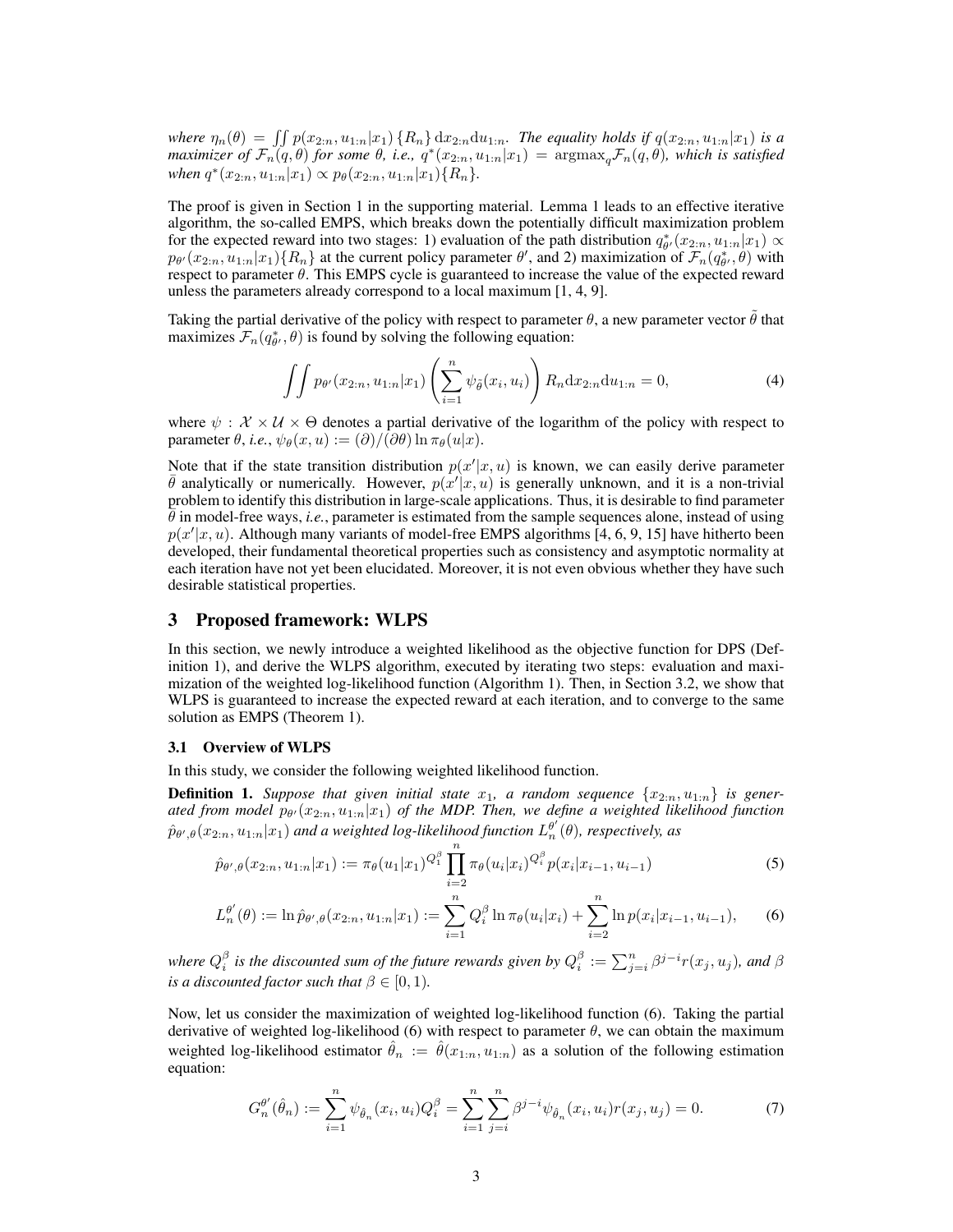Note that when policy  $\pi_{\theta}$  is modeled by an exponential family, estimating equation (7) can easily be solved analytically or numerically using convex optimization techniques. In WLPS, the update of the policy parameter is performed by evaluating estimating equation (7) and finding estimator  $\hat{\theta}_n$ iteratively from this equation. Algorithm 1 gives an outline of the WLPS procedure.

## Algorithm 1 (WLPS).

- *1. Generate a sample sequence*  $\{x_{1:n}, u_{1:n}\}$  *by employing the current policy parameter*  $\theta$ *, and evaluate estimating equation (7).*
- *2. Find a new estimator by solving estimating equation (7) and check for convergence. If convergence is not satisfied, return to step 1.*

It should be noted that WLPS guarantees to monotonically increase the expected reward  $\eta(\theta)$ , and to converge asymptotically under certain conditions to the same solution as EMPS, given by Eq. (4). In the next subsection, we discuss the reason why WLPS satisfies such desirable statistical properties.

#### 3.2 Convergence of WLPS

To begin with, we show consistency and asymptotic normality of estimator  $\hat{\theta}_n$  given by Eq. (7) when *β* is any constant between 0 and 1. To this end, we first introduce the notion of *uniform mixing*, which plays an important role when discussing statistical properties in stochastic processes [19]. The definition of uniform mixing is given below.

**Definition 2.** Let  $\{Y_i : i = \{ \cdots, -1, 0, 1, \cdots \} \}$  be a strictly stationary process on a probabilistic space  $(\Omega, F, P)$ , and  $F_k^m$  be the  $\sigma$ -algebra generated by  $\{Y_k, \cdots, Y_m\}$ . Then, process  $\{Y_i\}$  is said *to be uniform mixing (* $\varphi$ *-mixing) if*  $\varphi(s) \to 0$  *as*  $s \to \infty$ *, where* 

$$
\varphi(s) := \sup_{A \in \mathcal{F}_{-\infty}^k, B \in \mathcal{F}_{k+s}^{\infty}} |P(B|A) - P(B)| = 0, \ \ P(A) \neq 0.
$$

Function  $\varphi(s)$  is called the *mixing coefficient*, and if the mixing coefficient converges to zero exponentially fast, *i.e.*, there exist constants  $D > 0$  and  $\rho \in [0, 1)$  such that  $\varphi(s) < D\rho^s$ , then the stochastic process is called geometrically uniform mixing. Note that if a stochastic process is a strictly stationary finite-state Markov process and ergodic, the process satisfies the geometrically uniform mixing conditions [19].

Now, we impose certain conditions for proving the consistency and asymptotic normality of estimator  $\hat{\theta}_n$ , summarized as follows.

**Assumption 4.** *For any*  $\theta \in \Theta$ *, MDP*  $p_{\theta}(x_{2:n}, u_{1:n}|x_1)$  *is geometrically uniform mixing.* 

Assumption 5. *For any*  $x \in \mathcal{X}$ ,  $u \in \mathcal{U}$ , and  $\theta \in \Theta$ , function  $\psi_{\theta}(x, u)$  is uniformly bounded.

**Assumption 6.** *For any*  $\theta \in \Theta$ *, there exists a parameter value*  $\bar{\theta} \in \Theta$  *such that* 

$$
\mathbb{E}_{x_1 \sim \mu_\theta}^{\pi_\theta} \left[ \psi_{\bar{\theta}}(x_1, u_1) \sum_{j=1}^{\infty} \beta^{j-1} r(x_j, u_j) \right] = 0, \tag{8}
$$

*where*  $\mathbb{E}_{x_1 \sim \mu_\theta}^{\pi_\theta}[\cdot]$  *denotes the expectation over*  $\{x_{2:\infty}, u_{1:\infty}\}$  *with respect to distribution*  $\lim_{n\to\infty}\mu_{\theta}(x_1)\pi_{\theta}(u_1|x_1)\prod_{i=2}^n p(x_i|x_i,u_i)\pi_{\theta}(u_i|x_i).$ 

**Assumption 7.** *For any*  $\theta \in \Theta$  *and*  $\epsilon > 0$ *,* 

$$
\sup_{\theta':|\theta'-\bar{\theta}|>\epsilon} \left| \mathbb{E}_{x_1 \sim \mu_\theta}^{\pi_\theta} \left[ \psi_{\theta'}(x_1, u_1) \sum_{j=1}^\infty \beta^{j-1} r(x_j, u_j) \right] \right| > 0.
$$

**Assumption 8.** For any  $\theta \in \Theta$ , matrix  $A := A(\bar{\theta}) = \mathbb{E}_{x_1 \sim \mu_1}^{\pi_{\theta}} \left[ K_{\bar{\theta}}(x_1, u_1) \sum_{j=1}^{\infty} \beta^{j-1} r(x_j, u_j) \right]$  is *invertible, where*  $K_{\theta}(x, u) := \partial_{\theta} \psi_{\theta}(x, u) = \partial^{2} /(\partial \theta \partial \theta^{T}) \ln \pi_{\theta}(u|x)$ .

Under the conditions given in Assumptions 1-7, estimator  $\hat{\theta}_n$  converges to  $\bar{\theta}$  in probability, as shown in the following lemma.

**Lemma 2.** *Suppose that given initial state*  $x_1$ *, a random sequence*  $\{x_{2:n}, u_{1:n}\}$  *is generated from*  $m$ odel  $\{p_\theta(x_{2:n}, u_{1:n}|x_1)|\theta\}$  of the MDP. If Assumptions 1-7 are satisfied, then estimator  $\hat{\theta}_n$  given by *estimating equation (7) shows consistency, i.e., estimator*  $\hat{\theta}_n$  *converges to parameter*  $\bar{\theta}$  *in probability.*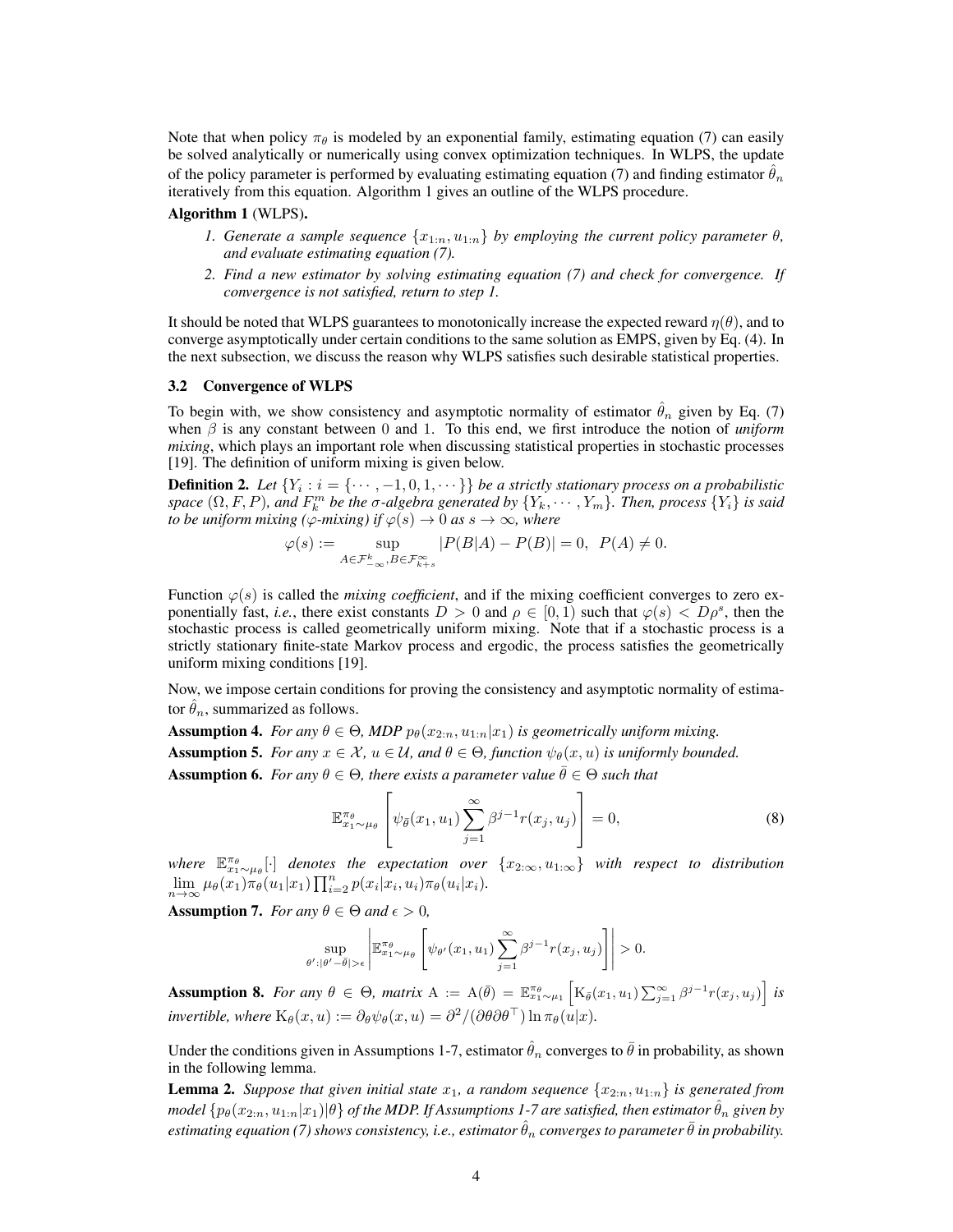The proof is given in Section 2 in the supporting material. Note that if the policy is characterized as an exponential family, we can replace Assumption 7 with Assumption 8 to prove the result in Lemma 3. Next, we show the asymptotic convergence rate of the estimator given a consistent estimator. Lemma 3 shows that the estimator converges at the rate  $O_p(n^{-1/2})$ .

**Lemma 3.** Suppose that given initial state  $x_1$ , a random sequence  $\{x_{2:n}, u_{1:n}\}$  is generated from *model*  $p_{\theta'}(x_{2:n}, u_{1:n}|x_1)$ , and Assumptions 1-6 and 8 are satisfied. If estimator  $\hat{\theta}_n$ , given by esti*mating equation (7) converges to*  $\overline{\theta}$  *in probability, then we have* 

$$
\sqrt{n}(\hat{\theta}_n - \bar{\theta}) = -\frac{1}{\sqrt{n}} A^{-1} \sum_{i=1}^n \sum_{j=i}^n \beta^{j-i} \psi_{\bar{\theta}}(x_i, u_i) r(x_j, u_j) + o_p(1).
$$
 (9)

*Furthermore, the right hand side of Eq. (9) converges to a Gaussian distribution whose mean and covariance are, respectively, zero and*  $A^{-1}\Sigma(A^{-1})^{\top}$ , *where*  $\Sigma$  :=  $\Sigma(\bar{\theta})$  =  $\Gamma(\bar{\theta})$  +  $\sum_{i=2}^{\infty} \Gamma_i(\bar{\theta})$  +  $\sum_{j=2}^{\infty} \Gamma_j(\bar{\theta})^{\top}$ *. Here,*  $\Gamma_i(\bar{\theta})$  :=  $\mathbb{E}_{x_1 \sim \mu_{\theta'}}^{\pi_{\theta'}} \left[ \left( \sum_{j=1}^{\infty} \beta^{j-1} r(x_j,u_j) \right) \left( \sum_{j'=1+i}^{\infty} \beta^{j'-1} r(x_{j'},u_{j'}) \right) \psi_{\bar{\theta}}(x_1,u_1) \psi_{\bar{\theta}}(x_i,u_i)^\top \right]$ 

The proof is given in Section 3 in the supporting material.

Now we consider the relation between WLPS and EMPS. The following theorem shows that the estimator  $\hat{\theta}_n$  given by Eq. (7) converges to the same solution as that of EMPS asymptotically, when taking the limit of *β* to 1.

Theorem 1. *Suppose that Assumptions 1-7 are satisfied. If β approaches to* 1 *from below, WLPS leads to the same solution with EMPS given by Eq. (4) as*  $n \to \infty^1$ *.* 

## *Proof.* We introduce the following support lemma.

Lemma 4. *Suppose that Assumptions 1-6 are satisfied. Then, the partial derivative of the lower bound with q ∗ θ ′ satisfies*

$$
\lim_{n\to\infty}\frac{\partial}{\partial\theta}\mathcal{F}_n(q_{\theta'}^*,\theta)=\lim_{\beta\to 1^-}\mathbb{E}_{x_1\sim\mu_{\theta'}}^{\pi_{\theta'}}\left[\psi_\theta(x_1,u_1)\sum_{j=1}^\infty\beta^{j-1}r(x_j,u_j)\right],
$$

*where*  $\beta \rightarrow 1^-$  *denotes that*  $\beta$  *converges to* 1 *from below.* 

The proof is given in Section 4 in the supporting material. From the results in Lemmas 2 and 4, it is obvious that the estimator  $\hat{\theta}_n$  given by Eq. (7) converges to the same solution as that of EMPS as  $\beta \to 1$  from bellow.  $\beta \rightarrow 1$  from bellow.

Theorem 1 implies that WLPS monotonically increases the expected reward. It should be emphasized that WLPS provides us with an important insight into DPS, *i.e.*, the parameter update of EMPS can be interpreted as a well-studied maximum (weighted) likelihood estimation problem. This allows us to naturally apply various sophisticated techniques for model selection, which are well established in statistics, to DPS. In the next section, we discuss model selection for policy  $\pi_{\theta}(u|x)$ .

# 4 Model selection with WLPS

Common model selection strategies are carried out by comparing candidate models, which are specified in advance, based on a criterion that evaluates the goodness of fit of the model estimated from the obtained samples. Since the motivation for RL is to maximize the expected reward given in (2), it would be natural to seek an appropriate model for the policy through the computation of some reasonable measure to evaluate the expected reward from the sample sequences. However, since different policy models give different generative models for sample sequences, we need to obtain new sample sequences to evaluate the measure each time the model is changed. Therefore, employing a strategy of model selection based directly on the expected reward would be hopelessly inefficient.

<sup>&</sup>lt;sup>1</sup>In practice, the constant  $\beta$  is set to an arbitrary value close to one. If we can analyze the finite sample behavior of the expected reward with the WLPS estimator, we may obtain a better estimator by finding an optimal  $\beta$  in the sense of the maximization of the expected reward. Some researches have recently tackled to establish the finite sample analysis for RL based on statistical learning theory [20, 21]. These works might provide us with some insights into the finite sample analysis of WLPS.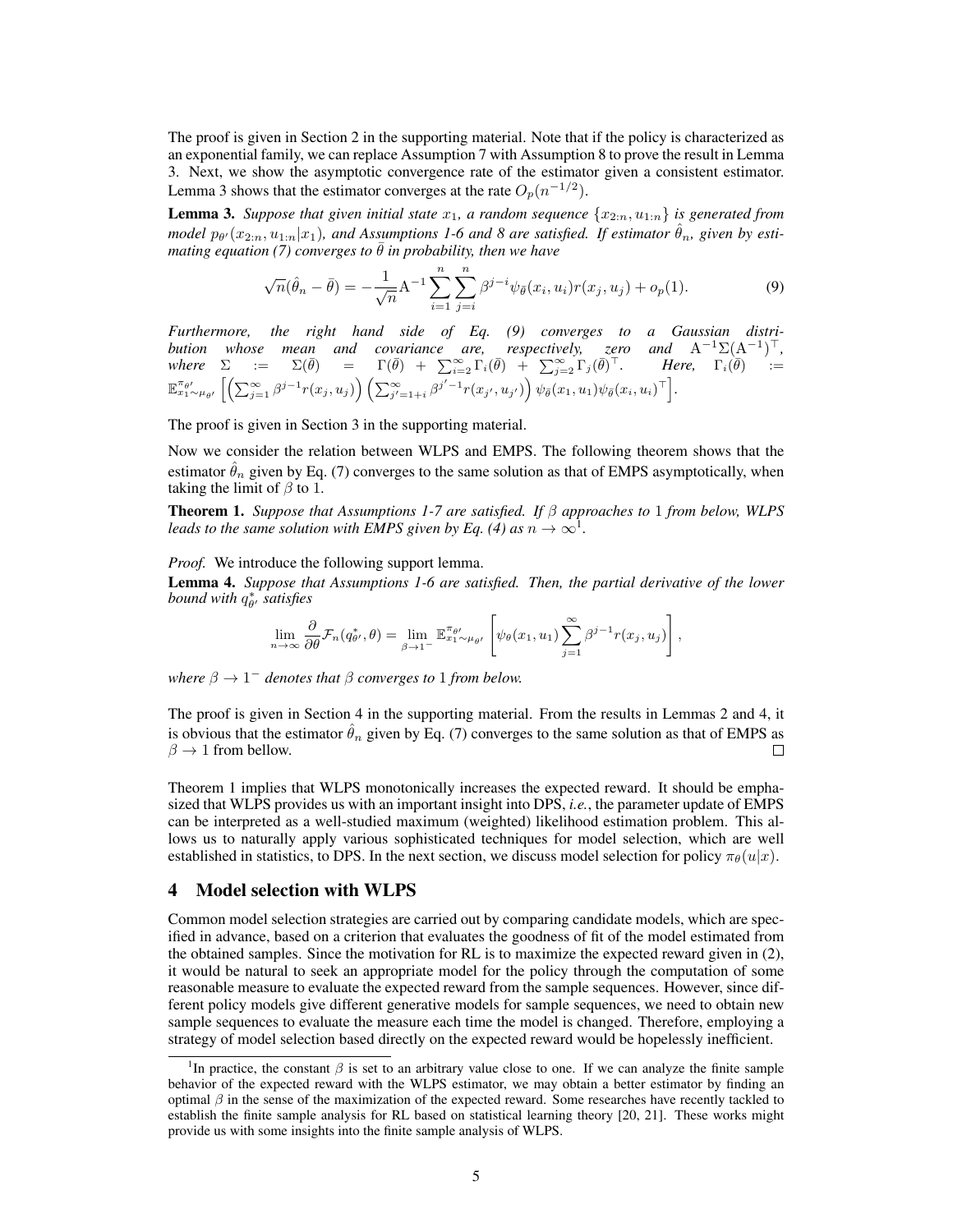Instead, to develop a tractable model selection, we focus on the weighted likelihood given by Eq. (5). As mentioned before, the policy with the maximum weighted log-likelihood must satisfy the maximum of the lower bound of the expected reward asymptotically. Moreover, since the weighted likelihood is defined under a certain fixed generative process for the sample sequences, unlike the expected reward case, the weighted likelihood can be evaluated using unique sample sequences even when the model has been changed. These observations lead to the fact that if it were possible to choose a good model from the candidate models in the sense of the weighted likelihood at each iteration in WLPS, we could realize an efficient DPS algorithm with model selection that achieves a monotonic increase in the expected reward.

In this study, we develop a criterion for choosing a suitable model by following the analogy of the *Bayesian information criterion* (BIC) [12], designed through asymptotic analysis of the posterior probability of the models given the data. Let  $M_1, M_2, \cdots, M_k$  be *k* candidate policy models, and assume that each model  $M_j$  is characterized by a parametric policy  $\pi_{\theta_j}(u|x)$  and the prior distribution  $p(\theta_i|M_i)$  of the policy parameter. Also, define the *marginal weighted likelihood* of the *j*-th candidate model  $\hat{p}_{\theta',j}(x_{2:n}, u_{1:n}|x_1)$  as

$$
\hat{p}_{\theta',j}(x_{2:n}, u_{1:n}|x_1) := \int \pi_{\theta_j}(u_1|x_1)^{Q_1^{\beta}} \prod_{i=1}^n \pi_{\theta_j}(u_i|x_i)^{Q_i^{\beta}} p(x_i|x_{i-1}, u_{i-1}) p(\theta_j|M_j) d\theta_j.
$$
 (10)

In a similar manner to the BIC, we now consider the posterior probability of the *j*-th model given the sample sequence by introducing the prior probability of the *j*-th model  $p(M_i)$ . From the generalized Bayes' rule, the posterior distribution of the *j*-th model is given by

$$
p(M_j|x_{1:n}, u_{1:n}) := \frac{\hat{p}_{\theta',j}(x_{2:n}, u_{1:n}|x_1)p(M_j)}{\sum_{j'=1}^k \hat{p}_{\theta',j'}(x_{2:n}, u_{1:n}|x_1)p(M_{j'})}.
$$
\n(11)

and in our model selection strategy, we adopt the model with the largest posterior probability.

For notational simplicity, in the following discussion we omit the subscript that represents the index indicating the number of models. Assuming that the prior probability is uniform in all models, the model with the maximum posterior probability corresponds to that of the marginal weighted likelihood. The behavior of the marginal weighted likelihood can be evaluated when the integrand of marginal weighted likelihood (10) is concentrated in a neighborhood of the weighted log-likelihood estimator given by estimating equation (7), as described in the following theorem.

**Theorem 2.** *Suppose that, given an initial state*  $x_1$ *, a random sequence*  $\{x_{2:n}, u_{1:n}\}$  *is generated from the model p<sup>θ</sup> ′* (*x*2:*n, u*1:*n|x*1) *of the MDP. Suppose that Assumptions 1-3 and 5 are satisfied. If the following conditions*

- *(a) The estimator*  $\hat{\theta}_n$  *given by Eq.* (7) converges to  $\theta$  at the rate of  $O_p(n^{-1/2})$ .
- *(b) The prior distribution*  $p(\theta|M)$  *satisfies*  $p(\hat{\theta}_n|M) = O_p(1)$ *.*
- (c) The matrix  $A(\theta) := \mathbb{E}_{x_1 \sim \mu_{\theta'}}^{\pi_{\theta'}} [K_{\theta}(x_1, u_1) \sum_{j=1}^{\infty} \beta^{j-i} r(x_j, u_j)]$  is invertible.
- *(d) For any*  $x \in \mathcal{X}$ ,  $u \in \mathcal{U}$  *and*  $\theta \in \Theta$ ,  $K_{\theta}(x, u)$  *is uniformly bounded.*

*are satisfied, the log marginal weighted likelihood can be calculated as*

$$
\ln \hat{p}_{\theta'}(x_{2:n}, u_{1:n}|x_1) = L_n^{\theta'}(\hat{\theta}_n) - \frac{1}{2}m \ln n + O_p(1),
$$

*where recall that m denotes the number of dimensional of the model (policy parameter).*

The proof is given in Section 5 in the supporting material. Note that the term,  $\sum_{i=2}^{n} \ln p(x_i | x_{i-1}, u_{i-1})$  in  $L_n^{\theta'}(\hat{\theta}_n)$ , does not depend on the model. Therefore, when evaluating the posterior probability of the model, it is sufficient to compute the following model selection criterion:

$$
\mathcal{IC} = \sum_{i=1}^{n} \ln \pi_{\hat{\theta}_n}(u_i|x_i)^{Q_i^{\beta}} - \frac{1}{2}m \ln n. \tag{12}
$$

As can be seen, this model selection criterion consists of two terms, where the first term is the weighted log-likelihood of the policy and the second is a penalty term that penalizes highly complex models. Also, since the first term is larger than the second term, this criterion gives the model with the maximum weighted log-likelihood asymptotically. Algorithm 2 describes the algorithm flow of WLPS including the model selection strategy.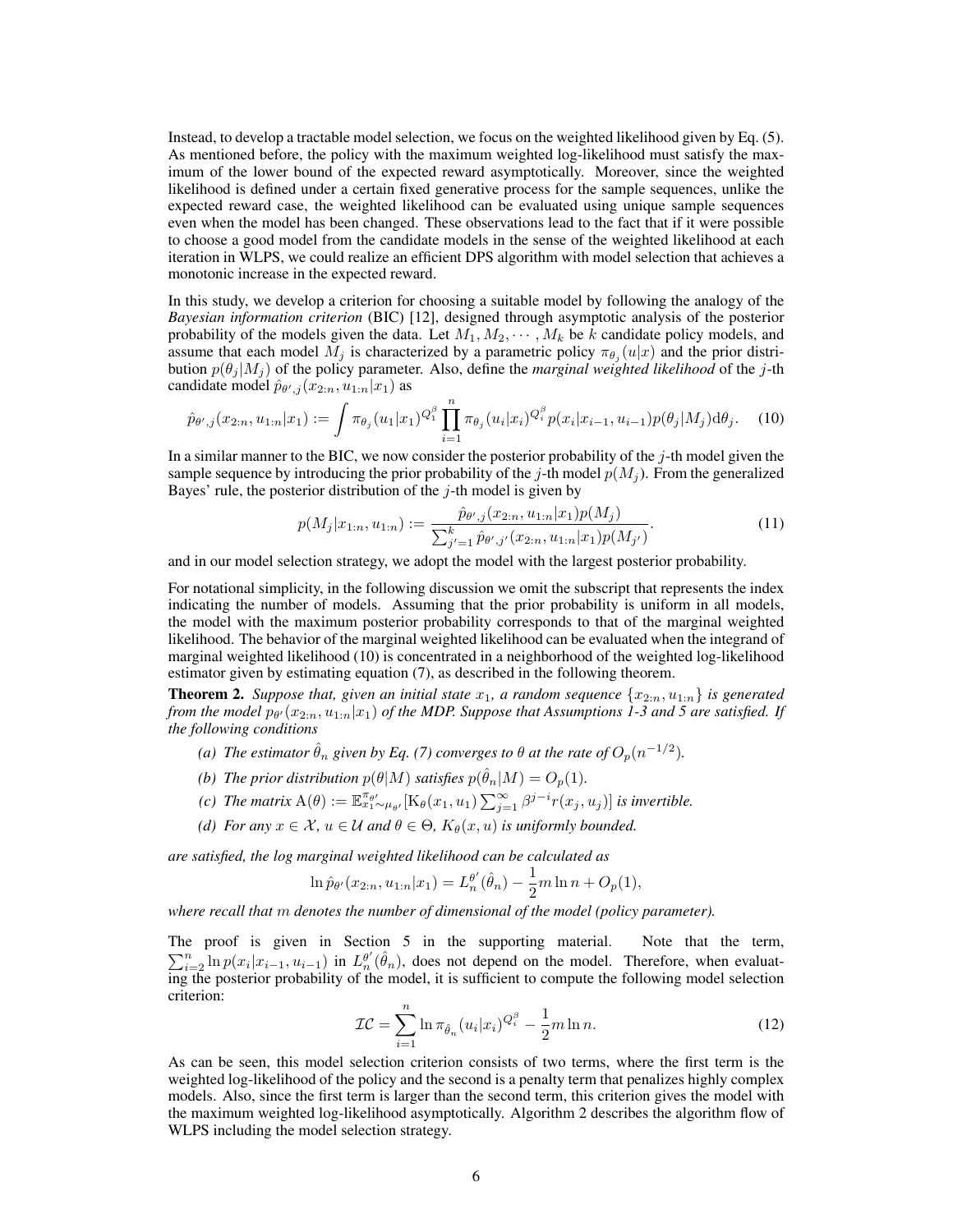Algorithm 2 (WLPS with model selection).

- *1. Generate a sample sequence*  $\{x_{1:n}, u_{1:n}\}$  *by employing the current policy parameter*  $\theta$ *.*
- *2. For all models, find estimator*  $\hat{\theta}_n$  *by solving estimating equation (7) and evaluate model selection criterion (12).*
- *3. Choose the best model based on model selection criterion (12) and check for convergence. If convergence is not satisfied, return to 1.*

Empirical Example We evaluated the performance of the proposed model-selection method using a simple one-dimensional linear quadratic Gaussian (LQG) problem. This problem is known to be sufficiently difficult as an empirical evaluation, while it is analytically solvable. In this problem, we characterized the state transition distribution  $p(x_i|x_{i-1}, u_{i-1})$  as a Gaussian distribution  $N(x_i|\bar{x}_i,\sigma)$  with mean  $\bar{x}_i = x_{i-1} + u_{i-1}$  and variance  $\sigma = 0.5^2$ . The reward function was set to a quadratic function  $r(x_i, u_i) = -x_i^2 - u_i^2 + c$ , where *c* is a positive scalar value for preventing the reward  $r(x, u)$  being negative. The control signal  $u_i$  was generated from a Gaussian distribution  $N(u_i|\bar{u}_i, \sigma')$  with mean  $\bar{u}_i$  and variance  $\sigma' = 0.5$ . We used a linear model with polynomial basis functions defined as  $\bar{u}_i = \sum_{j=1}^k \theta_j x_j^j + \theta_0$ , where *k* is the order of the polynomial. Note that, in this LQG setting, the optimal controller can be represented as a linear model, *i.e.*, the optimal policy can be obtained when the order of polynomial is selected as  $k = 1$ .

In this experiment, we validated whether the proposed model selection method can detect the true order of the polynomial. To illustrate how our proposed model selection criterion works, we compared the performance of the proposed model selection method with a naïve method based on the weighted log-likelihood (6). The weighted-log-likelihoodbased selection, similarly to the proposed method, was performed by computing the weighted log-likelihood scores (6) over all candidate models and selecting the model with the maximum score among the candidates.



Figure 1 shows the distribution on the scores of the selected polynomial orders *k* in the learned policies from first to fifth order by using the weighted log-likelihood and our model se-

Figure 1: Distribution of order *k* selected by our model selection criterion (left bar) and the weighted likelihood (right bar).

lection criterion. The distributions of the scores were obtained by repeating random 1000 trials. A learning process was performed by 200 iterations of WLPS, each of which contained 200 samples generated by the current policy. The discounted factor  $\beta$  was set to 0.99. As shown in Figure 1, in the proposed method, the peak of the selected order was located at the true order  $k = 1$ . On the other hand, in the weighted log-likelihood method, the distribution of the orders converged to a one with two peaks at  $k = 1$  and  $k = 4$ . This result seems to show that the penalized term in our model selection criterion worked well.

#### 5 Discussion

In this study, we have discussed a DPS problem in the framework of weighted likelihood estimation. We introduced a weighted likelihood function as the objective function of DPS, and proposed an incremental algorithm, WLPS, based on the iteration of maximum weighted log-likelihood estimation. WLPS shows desirable theoretical properties, namely, consistency, asymptotic normality, and a monotonic increase in the expected reward at each iteration. Furthermore, we have constructed a model selection strategy based on the posterior probability of the model given a sample sequence through asymptotic analysis of the marginal weighted likelihood.

WLPS framework has a potential to bring a new theoretical insight to DPS, and derive more efficient algorithms based on the theoretical considerations. In the rest of this paper, we summarize some key issues that need to be addressed in future research.

#### 5.1 Statistical interpretation of model-free and model-based WLPS

One of the important open issues in RL is how to combine model-free and model-based approaches with theoretical support. To this end, it is necessary to clarify the difference between model-based and model-free approaches in the theoretical sense. WLPS provides us with an interesting insight into the relation between model-free and model-based DPS from the viewpoint of statistics.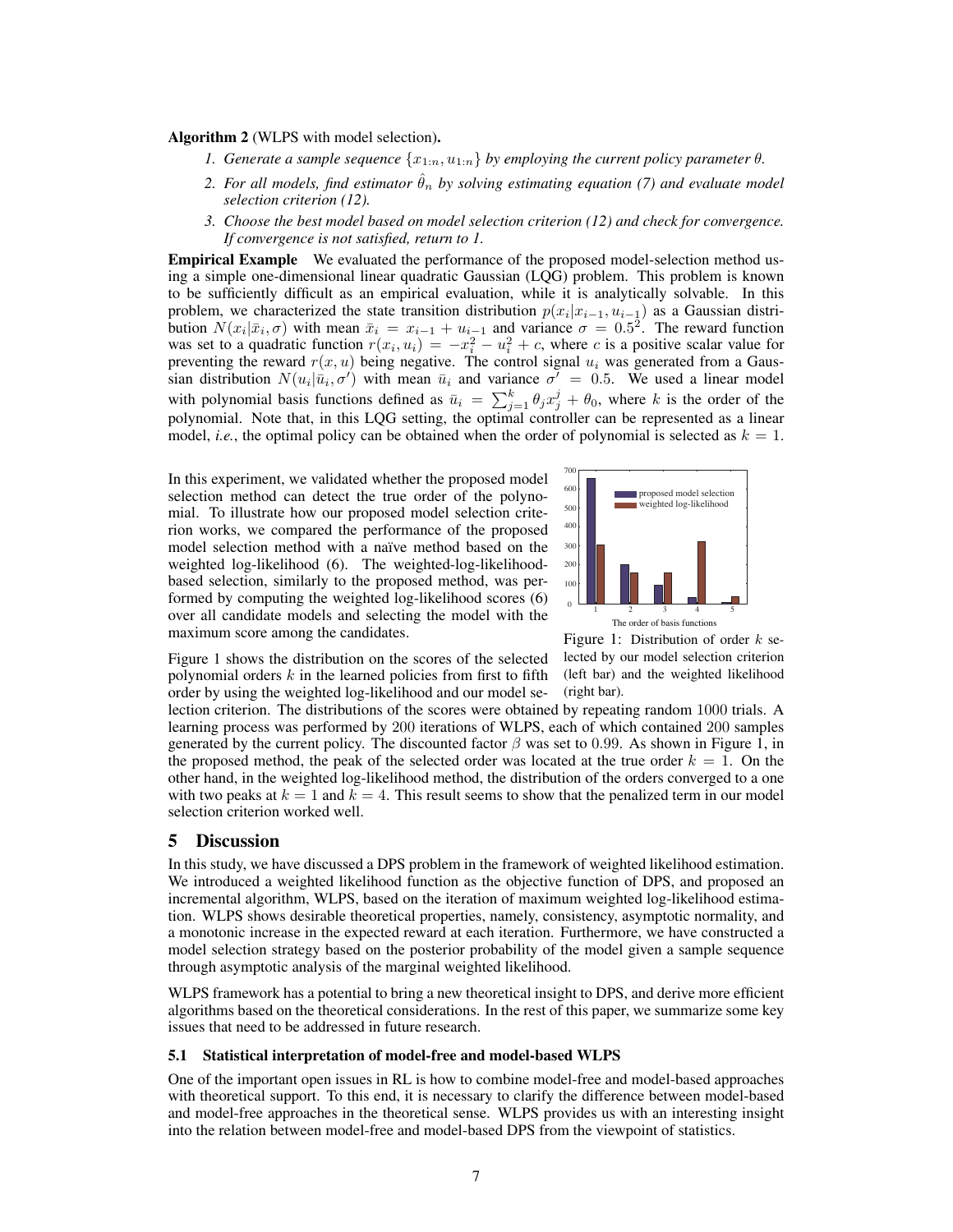We begin by introducing the model-based WLPS method. Let us specify the state transition distribution  $p(x'|x, u)$  as a parametric model  $p_{\kappa}(x'|x, u) := p(x'|x, u, \kappa)$ , where  $\kappa$  is an m'-dimensional parameter vector. Assuming  $p_{\kappa}(x'|x,u)$  with respect to parameter  $\kappa$  and taking the partial derivative of the log weighted likelihood (6), we obtain the estimating equation for parameter *κ*:

$$
\sum_{i=2}^{n} \xi_{\hat{\kappa}_n}(x_{i-1}, u_{i-1}, x_i) = 0,
$$
\n(13)

where  $\xi_{\kappa}(x, u, x')$  is the partial derivative of the state transition distribution  $p_{\kappa}(x'|x, u)$  with respect to *κ*. As can be seen, estimating equation (13) corresponds to the likelihood equation, *i.e.*, the estimator,  $\hat{\kappa}_n = \hat{\kappa}_n(x_{1:n}, u_{1:n-1})$ , given by (13) is the maximum likelihood estimator. This observation indicates that the weighted likelihood integrates two different objective functions: one for learning policy  $\pi_{\theta}(u|x)$ , and the other for the state predictor,  $p_{\kappa}(x'|x,u)$ . Having obtained estimator  $\hat{\kappa}_n$ from estimating equation (13), the model-based WLPS estimates the policy parameter by finding the solution,  $\check{\theta}_n := \check{\theta}(x_{1:n}, u_{1:n})$ , of the following estimating equation:

$$
\iint p_{\theta',\hat{\kappa}_n}(x_{2:n}, u_{1:n}|x_1) \left\{ \sum_{i=1}^n \sum_{j=i}^n \beta^{j-i} \psi_{\tilde{\theta}_n}(x_i, u_i) r(x_j, u_j) \right\} dx_{2:n} du_{1:n} = 0.
$$
 (14)

Note that estimating equation (14) is derived by taking the integral of Eq. (7) over the sample sequence  $\{x_{2:n}, u_{1:n}\}$  based on the current estimated model  $p_{\theta', \hat{\kappa}_n}(x_{2:n}, u_{1:n}|x_1)$ . Thus, the modelbased WLPS converges to the same parameter as the model-free WLPS, if model  $p_{\kappa}(x'|x, u)$  is well specified<sup>2</sup>.

We now consider the general treatment for model-free and model-based WLPS from a statistical viewpoint. Model-based WLPS fully specifies the weighted likelihood by using the parametric policy and parametric state transition models, and estimates all the parameters that appear in the parametric weighted likelihood. Hence, model-based WLPS can be framed as a parametric statistical inference problem. Meanwhile, model-free WLPS partially specifies the weighted likelihood by only using the parametric policy model. This can be seen as a *semiparametric statistical model* [22, 23], which includes not only parameters of interest, but also additional *nuisance parameters* with possibly infinite DoF, where only the policy is modeled parametrically and the other unspecified part corresponds to the nuisance parameters. Therefore, model-free WLPS can be framed as a *semiparametric statistical inference problem*. Hence, the difference between model-based and model-free WLPS methods can be interpreted as the difference between parametric and semiparametric statistical inference. The theoretical aspects of both parametric and semiparametric inference have been actively investigated and several approaches for combining their estimators have been proposed [23, 24, 25]. Therefore, by following these works, we have developed a novel hybrid DPS algorithm that combines model-free and model-based WLPS with desirable statistical properties.

#### 5.2 Variance reduction technique for WLPS

In order to perform fast learning of the policy, it is necessary to find estimators that can reduce the estimation variance of the policy parameters in DPS. Although variance reduction techniques have been proposed in DPS [26, 27, 28], these employ indirect approaches, *i.e.*, instead of considering the estimation variance of the policy parameters, they reduce the estimation variance of the moments necessary to learn the policy parameter. Unfortunately, these variance reduction techniques do not guarantee decreasing the estimation variance of the policy parameters, and thus it is desirable to develop a direct approach that can evaluate and reduce the estimation variance of the policy parameters.

As stated above, we can interpret model-free WLPS as a semiparametric statistical inference problem. This interpretation allows us to apply the *estimating function method* [22, 23], which has been well established in semiparametric statistics, directly to WLPS. The estimating function method is a powerful tool for the design of consistent estimators and the evaluation of the estimation variance of parameters in a semiparametric inference problem. The advantage of considering the estimating function is the ability 1) to characterize an entire set of consistent estimators, and 2) to find the optimal estimator with the minimum parameter estimation variance from the set of estimators [23, 29]. Therefore, by applying this to WLPS, we can characterize an entire set of estimators, which maximizes the expected reward without identifying the state transition distribution, and find the optimal estimator with the minimum estimation variance.

<sup>&</sup>lt;sup>2</sup>In the following discussion, in order to clarify the difference between the model-free and the model-based manners, we write original WLPS as model-free WLPS.